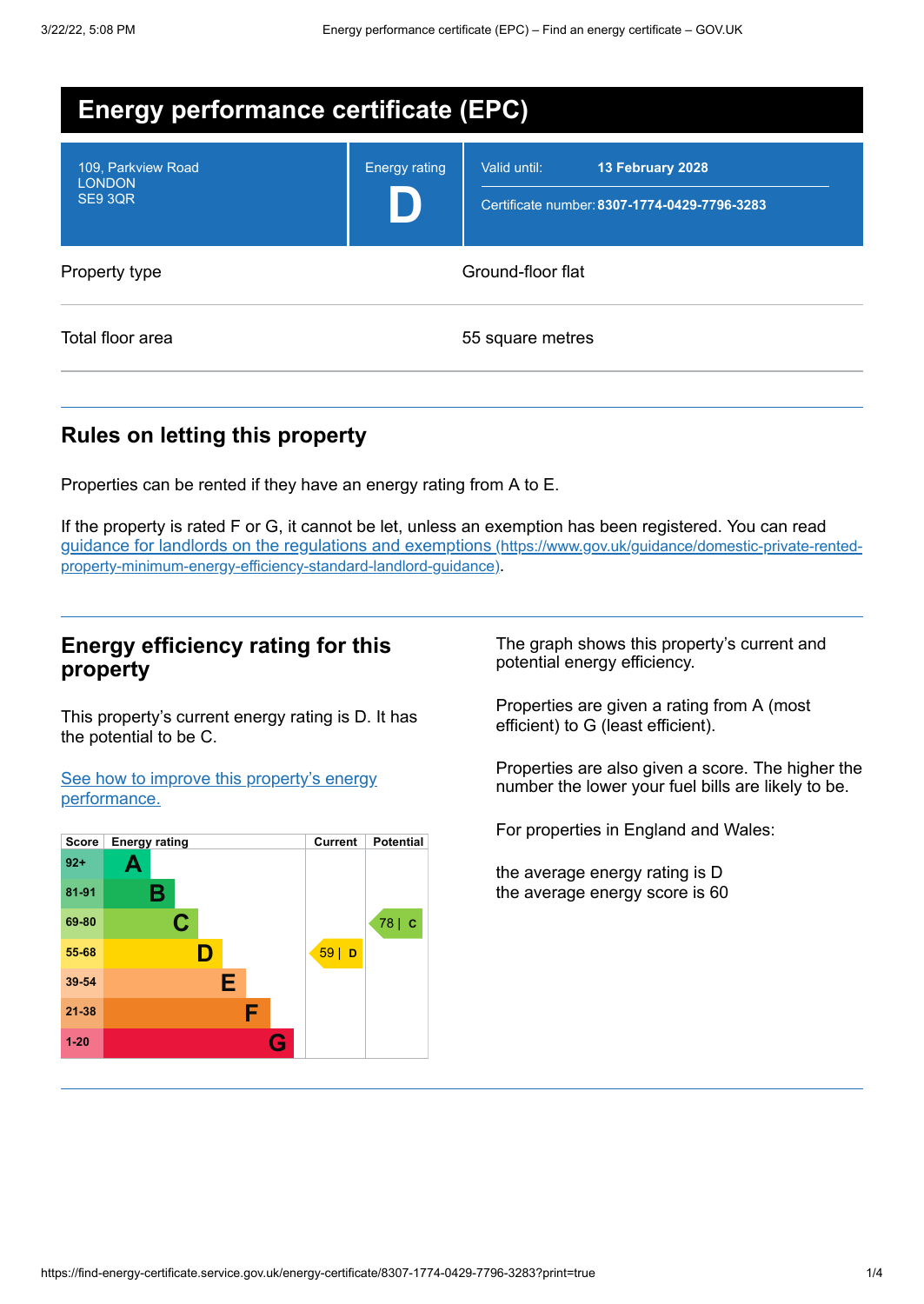# **Breakdown of property's energy performance**

This section shows the energy performance for features of this property. The assessment does not consider the condition of a feature and how well it is working.

Each feature is assessed as one of the following:

- very good (most efficient)
- good
- average
- poor
- very poor (least efficient)

When the description says "assumed", it means that the feature could not be inspected and an assumption has been made based on the property's age and type.

| <b>Feature</b>       | <b>Description</b>                             | Rating    |
|----------------------|------------------------------------------------|-----------|
| Wall                 | Solid brick, as built, no insulation (assumed) | Very poor |
| Window               | Fully double glazed                            | Good      |
| Main heating         | Boiler and radiators, mains gas                | Good      |
| Main heating control | Programmer, no room thermostat                 | Very poor |
| Hot water            | From main system                               | Good      |
| Lighting             | No low energy lighting                         | Very poor |
| Roof                 | (another dwelling above)                       | N/A       |
| Floor                | Suspended, no insulation (assumed)             | N/A       |
| Secondary heating    | None                                           | N/A       |

#### **Primary energy use**

The primary energy use for this property per year is 318 kilowatt hours per square metre (kWh/m2).

| <b>Environmental impact of this</b><br>property                                                        |                 | This property produces                                                                                                                                                                   | 3.1 tonnes of CO2 |
|--------------------------------------------------------------------------------------------------------|-----------------|------------------------------------------------------------------------------------------------------------------------------------------------------------------------------------------|-------------------|
| This property's current environmental impact<br>rating is D. It has the potential to be C.             |                 | This property's potential<br>production                                                                                                                                                  | 1.3 tonnes of CO2 |
| Properties are rated in a scale from A to G<br>based on how much carbon dioxide (CO2) they<br>produce. |                 | By making the recommended changes, you<br>could reduce this property's CO2 emissions by<br>1.8 tonnes per year. This will help to protect the<br>environment.                            |                   |
| Properties with an A rating produce less CO2                                                           |                 |                                                                                                                                                                                          |                   |
| than G rated properties.<br>An average household<br>produces                                           | 6 tonnes of CO2 | Environmental impact ratings are based on<br>assumptions about average occupancy and<br>energy use. They may not reflect how energy is<br>consumed by the people living at the property. |                   |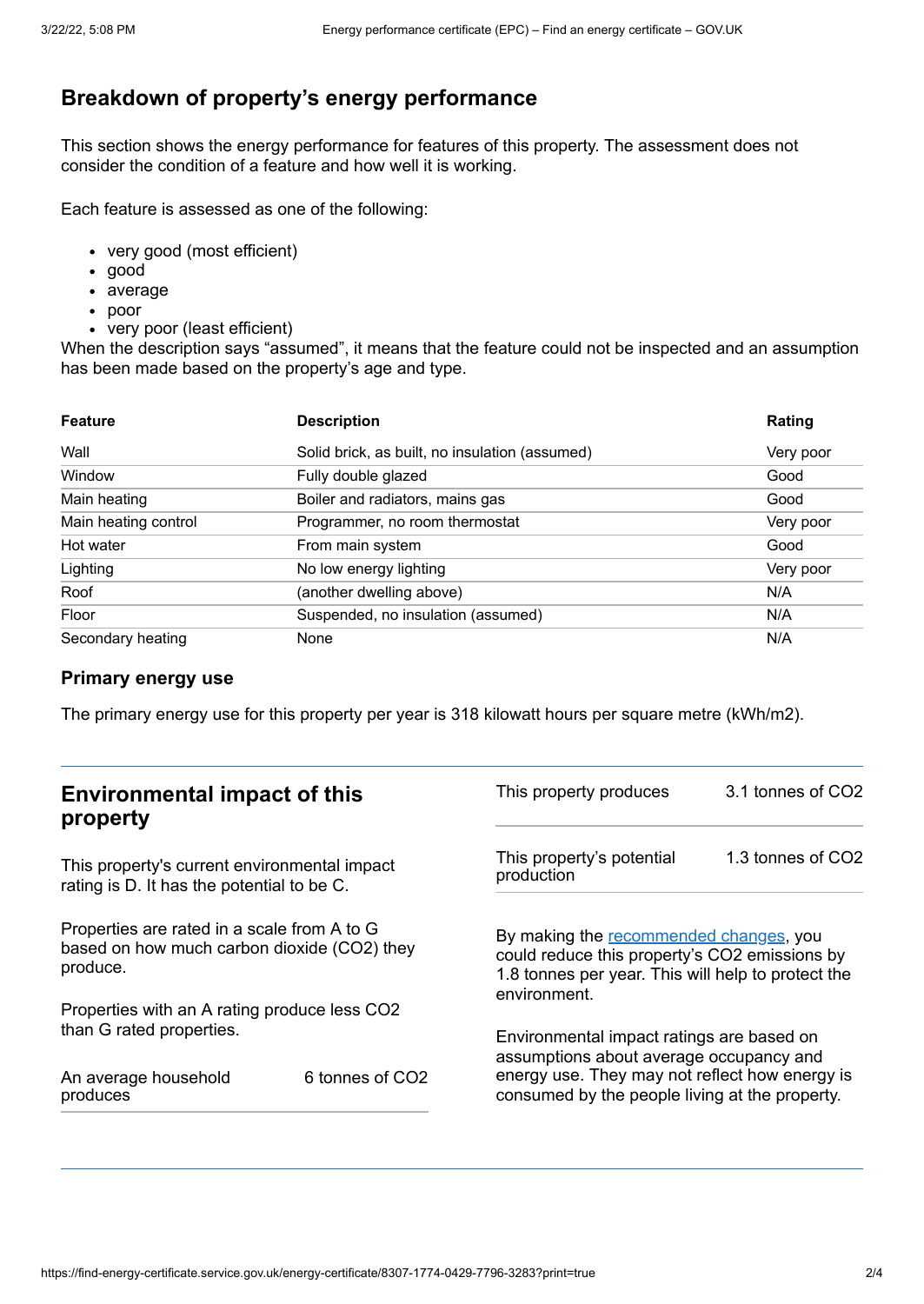# <span id="page-2-0"></span>**How to improve this property's energy performance**

Making any of the recommended changes will improve this property's energy efficiency.

If you make all of the recommended changes, this will improve the property's energy rating and score from D (59) to C (78).

| <b>Recommendation</b>                          | <b>Typical installation cost</b> | <b>Typical yearly saving</b> |
|------------------------------------------------|----------------------------------|------------------------------|
| 1. Internal or external wall insulation        | £4.000 - £14.000                 | £166                         |
| 2. Floor insulation (suspended floor)          | £800 - £1,200                    | £69                          |
| 3. Low energy lighting                         | £5                               | £35                          |
| 4. Heating controls (room thermostat and TRVs) | £350 - £450                      | £40                          |
| 5. Condensing boiler                           | £2,200 - £3,000                  | £28                          |

### **Paying for energy improvements**

Find energy grants and ways to save energy in your home. [\(https://www.gov.uk/improve-energy-efficiency\)](https://www.gov.uk/improve-energy-efficiency)

# **Estimated energy use and potential savings**

| Estimated yearly energy<br>cost for this property | £701 |
|---------------------------------------------------|------|
| Potential saving                                  | £338 |

The estimated cost shows how much the average household would spend in this property for heating, lighting and hot water. It is not based on how energy is used by the people living at the property.

The estimated saving is based on making all of the [recommendations](#page-2-0) in how to improve this property's energy performance.

For advice on how to reduce your energy bills visit Simple Energy Advice [\(https://www.simpleenergyadvice.org.uk/\)](https://www.simpleenergyadvice.org.uk/).

## **Heating use in this property**

Heating a property usually makes up the majority of energy costs.

#### **Estimated energy used to heat this property**

| Space heating | 7506 kWh per year |
|---------------|-------------------|
| Water heating | 1774 kWh per year |

## Potential energy savings by installing insulation

### **Type of insulation Amount of energy saved**

**Solid wall insulation** 3097 kWh per year

You might be able to receive Renewable Heat Incentive payments [\(https://www.gov.uk/domestic](https://www.gov.uk/domestic-renewable-heat-incentive)renewable-heat-incentive). This will help to reduce carbon emissions by replacing your existing heating system with one that generates renewable heat. The estimated energy required for space and water heating will form the basis of the payments.